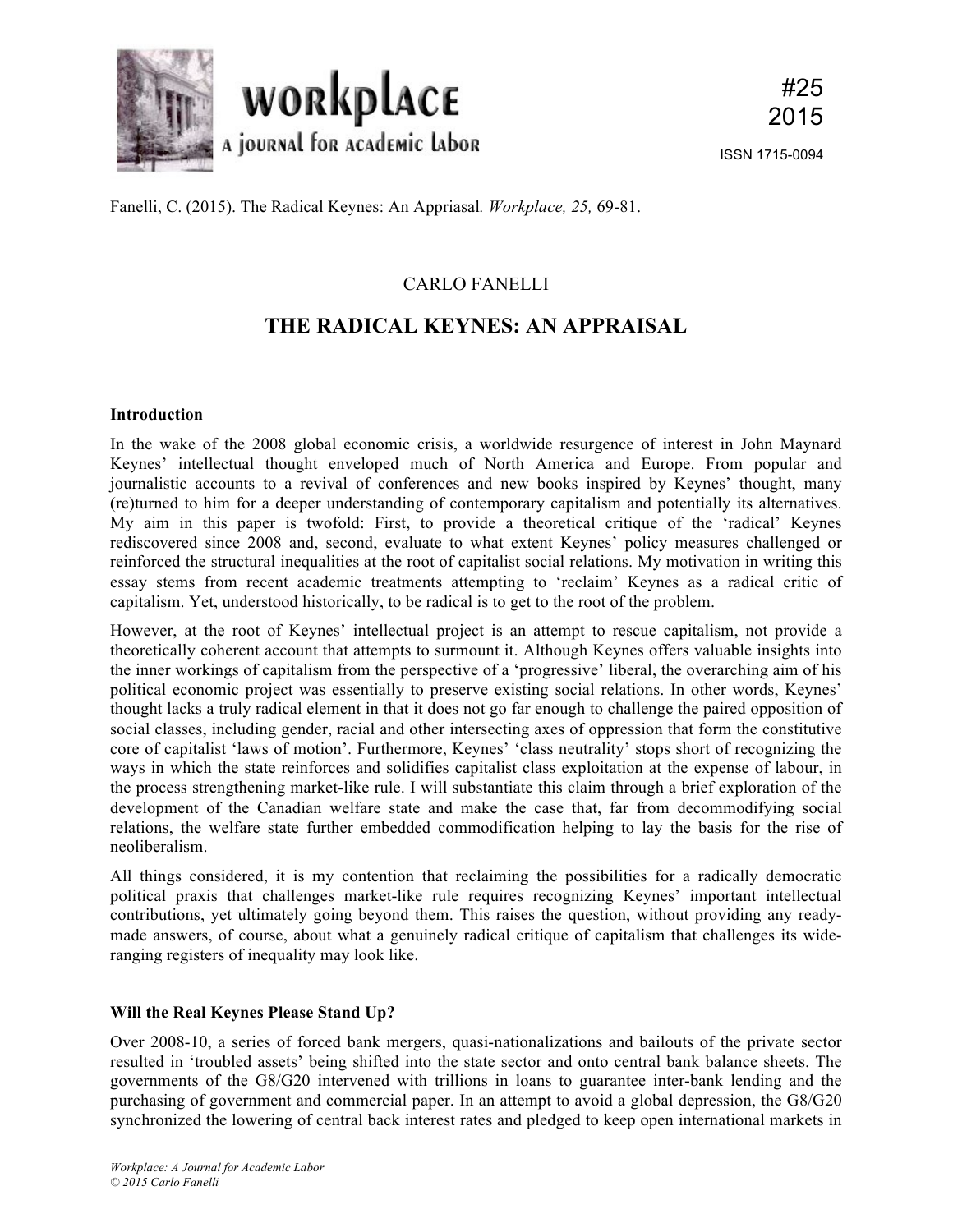order to stave off a feared turn to protectionism. This was not however, as many misread the policies being implemented, a return to Keynesianism and the state acting against volatile and uncontrolled markets. As argued elsewhere (Albo and Fanelli, 2014), this was the 'emergency monetarism' that many neoliberals (notably Friedman himself, and Ben Bernanke at the U.S. Federal Reserve) had long formulated as part of their necessary policy arsenal in the case of severe demand shocks caused by instability in financial markets depleting the available means of exchange.

Across the political spectrum, enthusiasts and detractors alike revived Keynes from the graveyard of discarded and abandoned theories. As the free market consensus came unhinged as a result of the largest and most sustained crisis of accumulation since the 1930s, this opened up new spaces for critical engagement with social and political thought at the margins of intellectual inquiry. Although theoretical rediscoveries spanned the political spectrum, Keynes was perhaps the most vaunted and exhumed political economist in the aftermath of the crisis. Although the ideas of Marx also gained new traction, it was Keynes' theoretical contributions which in many ways came to play an increasingly central role in public policy debates. This was followed by a resurgence of conferences, policy papers and new books that sought to revive the progressive, even if not necessarily radical, intellectual contributions of Keynes (Reich, 2012; Krugman, 2012; Stiglitz, 2013; Skidelsky, 2009).

Of particular interest, though, has been the attempt to 'reclaim' the so-called radical Keynes from the allegedly sanitized Keynesians.<sup>1</sup> For instance, Radhika Desai and Alan Freeman (2009) write: "A spectre has returned to haunt the Left – the spectre of Keynes. The Left kept it at bay in the 1950s and 1960s by pretending that "reformist" and "ineffectual" "Keynesianism" was Keynes." Desai and Freeman go on to describe what in their view was the "distorted" and "defanged" Keynesianism of the postwar period popularized by Paul Samuelson. They argue "Keynes' own thinking was too radical to be of much use to capitalism."

In a longer exposition, Desai (2009b: 123) argues, "...after avoiding, denying and distorting Keynes' ideas, economists and policymakers apply "Keynesian" prescriptions selectively, disregarding the scale of his critique of capitalism; yesterday's neoliberals turned today's "contingent Keynesians" further bowdlerize Keynes[.]" She goes on to make the case (130) that Keynes criticized the vice of the "functionless investor", which was to be discouraged by driving interest rates near zero, "euthanizing the rentier" and advocating for the "socialization of investment." Desai concludes by re-envisioning Keynes' original proposals for capital controls, creditor adjustment and international money in the alleged afterlife of US imperial hegemony.

In a similar vein, Winslow (2010) contends, "Keynes's understanding of both capitalism and the periodic financial crises that have characterized it throughout its history is radically different from the understanding that has become increasingly dominant since Keynes." In separating Keynes from latter day Keynesians, Winslow argues that Keynes exhibited a substantive moral critique of capitalism. Contrary to his neoclassical counterparts, Keynes was critical of the "irrationality of human nature", as well as the propensity of capitalism to periodic financial crises, elaborated as "vulgar passions" (Winslow, 2010: 371). Another reinterpretation is found in De Carvalho (2009: 192) who makes the argument that Keynes must be understood as a "radical reformer", although he prefaces his remarks by recognizing that "His vision of the future actually would preserve much of what existed while eliminating 'the objectionable features of capitalism.'"

Finally, in *The Return To Keynes* editors Bradley Bateman, Toshiaki Hirai and Maria Cristina Marcuzzo (2010, 1) make the claim that a quiet revolution in economic policymaking has gone largely unnoticed: "the return of a more active use of economic policy for purposes of stabilizing the economy." In their introduction to the text, they claim  $(1)$  "The story explains how a strong counter-revolution against

<sup>&</sup>lt;sup>1</sup> This tendency, of course, has a long history. See, for instance, "The Radical Keynes" by Robert Lekachman, and Paul. M. Sweezy's response, "Listen Keynesians!" in *The Policy Consequences of John Maynard Keynes* (Wattel, 1985). My focus here is on the revival of the so-called radical Keynes in the aftermath of the 2008 global economic crisis.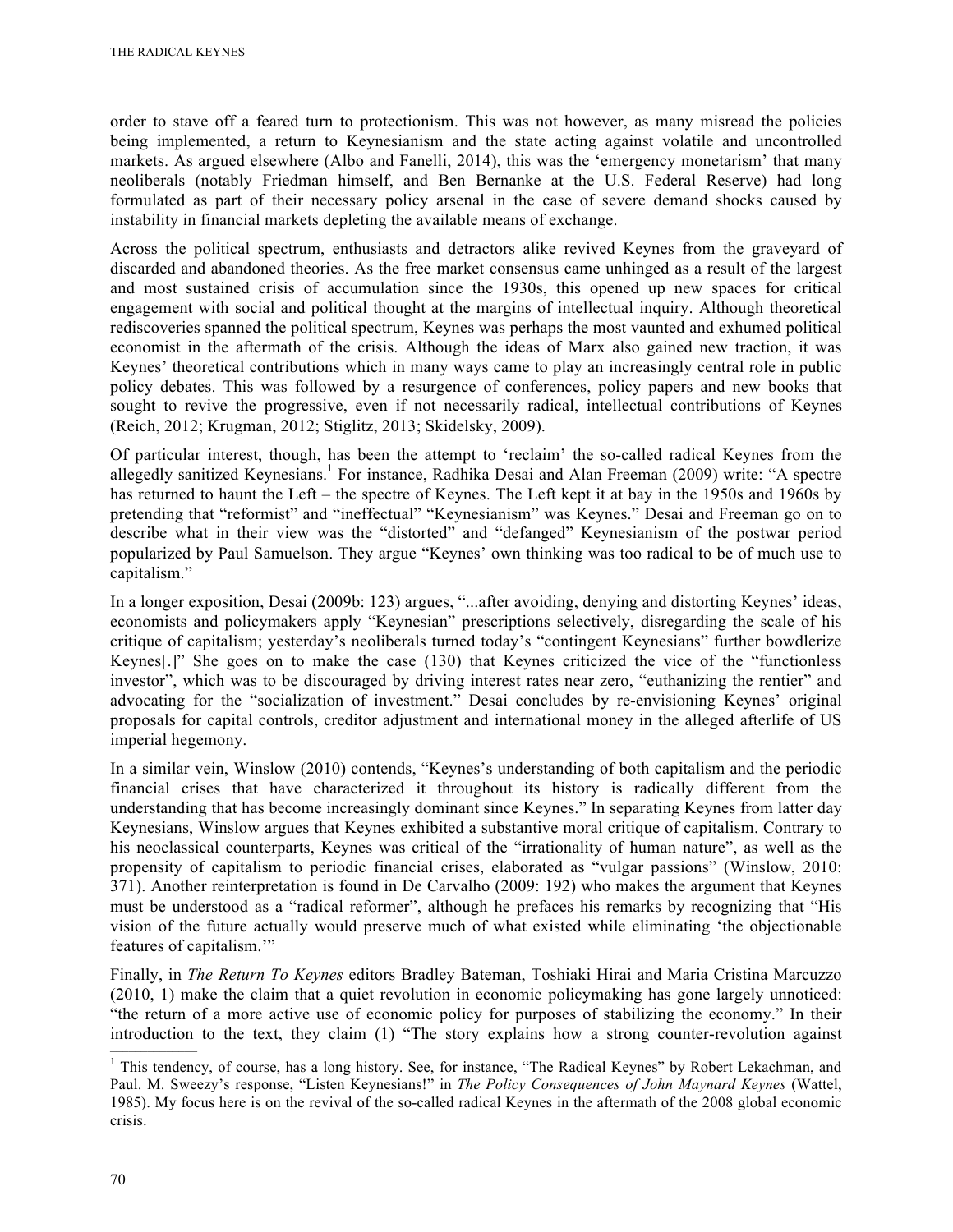Keynesian ideas of stabilizing the economy that had taken place during the last three decades of the twentieth century had itself been overturned." For the editors, the revival of Keynes is rooted in the post-9/11 fiscal and monetary stimulus that engulfed much of North America and Europe. The 2008 global economic crisis cemented this global macroeconomic and public policy shift, displacing laissez-faire and neoliberalism, leading the editors (7) to assert: "we undoubtedly live in a new Age of Keynes."

For Bateman et al., Keynes did not conclude "that capitalism was always unstable – quite the contrary. What Keynes insisted on throughout all his work was that when the system got jammed, good macroeconomic policy was necessary to correct it." As such (11), "The real proof of the changed landscape came in the autumn of 2008 when financial crisis swept the world's capital markets. If there had been any doubt before that moment that Keynes had returned, it dissipated instantly in the quick action of central banks and finance ministries who undertook the work of unfreezing the capital markets and recapitalizing the banks and other financial institutions. Faced with true crisis and instability, leaders around the world turned to the ideas of the greatest economist of the twentieth century. Once again, Keynes was needed to save modern financial capitalism from itself."

And herein lies the contradiction: Unlike Marx who argued that capitalism was inherently unstable and prone to social inequality, Keynes argued that capitalism's rough patches could be smoothed-over via a good bout of "demand management to stabilize the economy" (Bateman et al., 2010, 8). However, more or less active use of fiscal and monetary policy reveals little about the actual character of state intervention. In fact, the macroeconomic and public policy decisions of world leaders and finance ministries in the aftermath of the recession has revealed a more coercive and authoritarian affinity to neoliberalism. In this vein, it is necessary to cultivate a deeper "understanding of how politics and power are interrelated, of how different registers of oppression mutually inform each other and can be better understood in terms of their connections and deeply historical and social relations" (Giroux, 2015, 321).

Of course, this does not mean that Keynes' thought cannot contribute to the radical critique of capitalism. Indeed, a strong case can be made that capital controls, progressive taxation and public investment, for example, were certainly radical in the context of Two World Wars and the interlude of the Depression years. Now into the fourth decade of neoliberalism, the bar has fallen equally as low in the context of "there is no alternative." However, as the coordinated actions of the G8/G20 attest to, there are no special virtues in more or less state, nor is there an inherently progressive arc of expanded fiscal and monetary policy. In fact, as noted above, this has been a core policy tenet of neoliberalism which, in the context of the 2008 crisis, has been used to shift the costs of the recession away from capital and onto the public sector (Lapavitsas, 2014, Mirowski, 2014).

Further, Keynes' intellectual thought, far from being incompatible with the logic of capital, has been central to ensuring the long term viability of capitalist social relations, particularly in the context of proposed radical alternatives. As Robert Reich (1999) has noted: "His radical idea that governments should spend money they don't have may have saved capitalism." In many ways this is liberal idealism unconstrained by the actual political economy of contemporary capitalism. Also, contrary to Desai's claim that Keynes was a fervent internationalist, the views of his biographer Skildelski, Schumpeter and others suggest he was a staunch patriot and nationalist (cited in De Carvalho, 2009).

Likewise, although Winslow is correct in noting Keynes' critical view of 'parasitic' financial capital, this fails to grasp the inherently exploitative relationship at the heart of so-called productive capital. In other words, for Keynes the distributional conflict at the root of social tensions in capitalist societies was much less important than the inability of these economies to maximize their profit making potential. Certainly there is great difficulty in locating as prolific and influential a thinker as Keynes within one overarching body of thought. Yet, in considering Keynes' major theoretical insights, it is equally as difficult, as I will further argue below, to reclaim Keynes as a 'radical' political economist, notwithstanding his important 'progressive' contributions.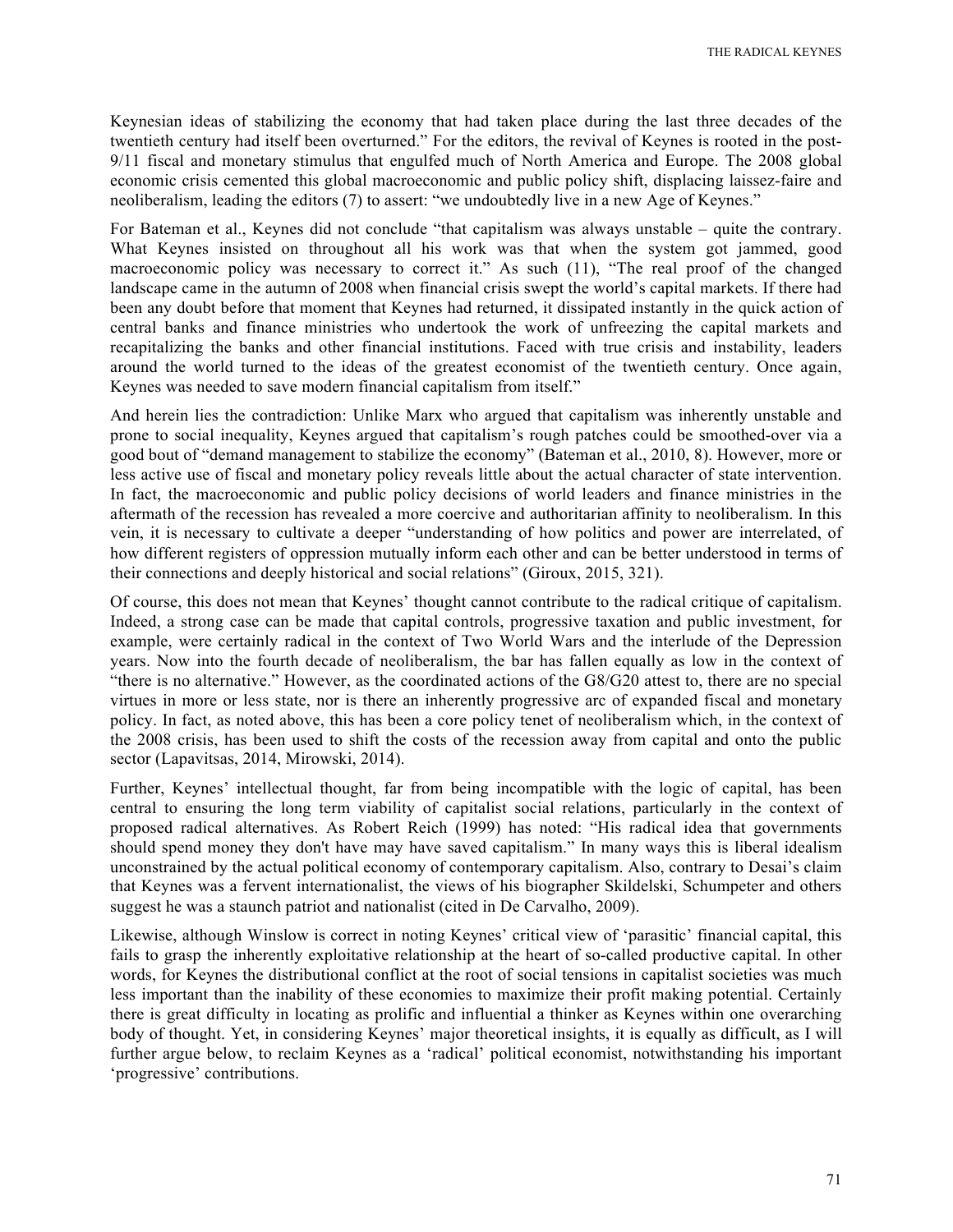## **Keynes's 'Progressive' Liberalism**

Keynes' most well-known and influential work is his *General Theory of Employment, Interest and Money*  (Keynes, 1936). While Keynes' ideas contrasted sharply with some of the theoretical starting points of his classical liberal counterparts, he was nevertheless committed to capitalism throughout his life and was convinced that the market was the best way of allocating scarce resources, capital and labour (Keynes, 1925). Keynes' ideas were designed to smooth-over the disruptive boom-bust cycles effecting capitalism, while deflecting working class opposition away from radical alternatives and the threats posed by, as he saw it, 'totalitarianism' and 'collectivist planning'. As Bruce Bartlett (2009) has written: "Keynes' efforts were motivated by a strong desire to maintain the liberal capitalist order. Honest conservatives have always understood this." Bartlett also notes, "...the whole point of *The General Theory* was to knock away the Ricardian foundations of Marxism... And he [Keynes] had little respect for Marx, calling him "a poor thinker," and *Das Kapital* "an obsolete economic textbook, which I know to be not only scientifically erroneous but without interest or application for the modern world."

While Keynes accepted the orthodox view which argued that those who were unemployed had either priced themselves out of the market or were voluntarily or temporarily out of work, he argued that this explanation was not enough (Keynes, 1936). Likewise, he was critical of the view that self-interest automatically translated into the public good. Rather, he posited that unemployment could also be a consequence of inadequate aggregate demand, while self-interest could lead to economic disequilibria. As a result, Keynes argued that governments needed to stimulate demand in order to reach full employment, which could be done through the use of active fiscal and monetary policy. This included, for example, direct government spending, stimulating private consumption or investment through tax cuts and subsidies, changes to interest rates as well as research and development grants to private entrepreneurs. While Keynes was critical of the laissez-faire approach, he did not reject the theory in its entirety but merely some of the underlying assumptions related to employment, interest and money (Hunt and Lautzenheiser, 2011).

Many classical political economists did not concern themselves with the problem of unemployment. Part of the reason for this was because Say's Law, the idea that supply creates it own demand, made unemployment theoretically 'impossible' (Milonakis and Fine, 2009). Keynes also rejected the notion that in a situation of full employment the rate of interest would automatically equate savings and investment, thus ensuring that aggregate demand and supply were equal. Instead, he held that the level of aggregate income was a far more important influence on the amount of savings than the interest rate (Keynes, 1936). Furthermore, Keynes argued that interest rates were influenced by the equalization of supply and demand of money, therefore concluding that savings and consumption were determined by income.<sup>2</sup>

Certainly interest rates mattered but Keynes rejected the classical determination of interest rates whereby savings and investment could be brought into balance by changes in the interest rate alone. Keynes argued that the classical theory provided a misleading view of how the economy reacted to increased savings. He argued that increases in savings do not set in motion changes in the interest rate which automatically preserve full employment. Instead, they could lead to falling demand, rising unemployment and reduced incomes. As such, excessive savings were a serious problem which could potentially lead to an economic downturn, since the total output was not being totally consumed. Thus for him unemployment was caused by a deficiency in overall demand because oversavings occurred as a result of the relative abundance of capital (Keynes, 1936).

 $\frac{1}{2}$  As Hunt and Lautzenheiser (2011, 411) explain: "In Keynes' view, a portion of the demand for money depended on expectations about what will happen to the interest rate in the future. When the interest rate was very high, very few people would expect it to go even higher in the future; consequently, very few people would hold cash for speculative purposes. At lower interest rates, more people would be inclined to believe that the interest rate would increase; consequently, more money would be held for speculative purposes by those who expected the interest rate to rise in the future. Therefore, the amount of money demanded for speculative purposes declined as the interest rate rose, and increased as the interest rate fell."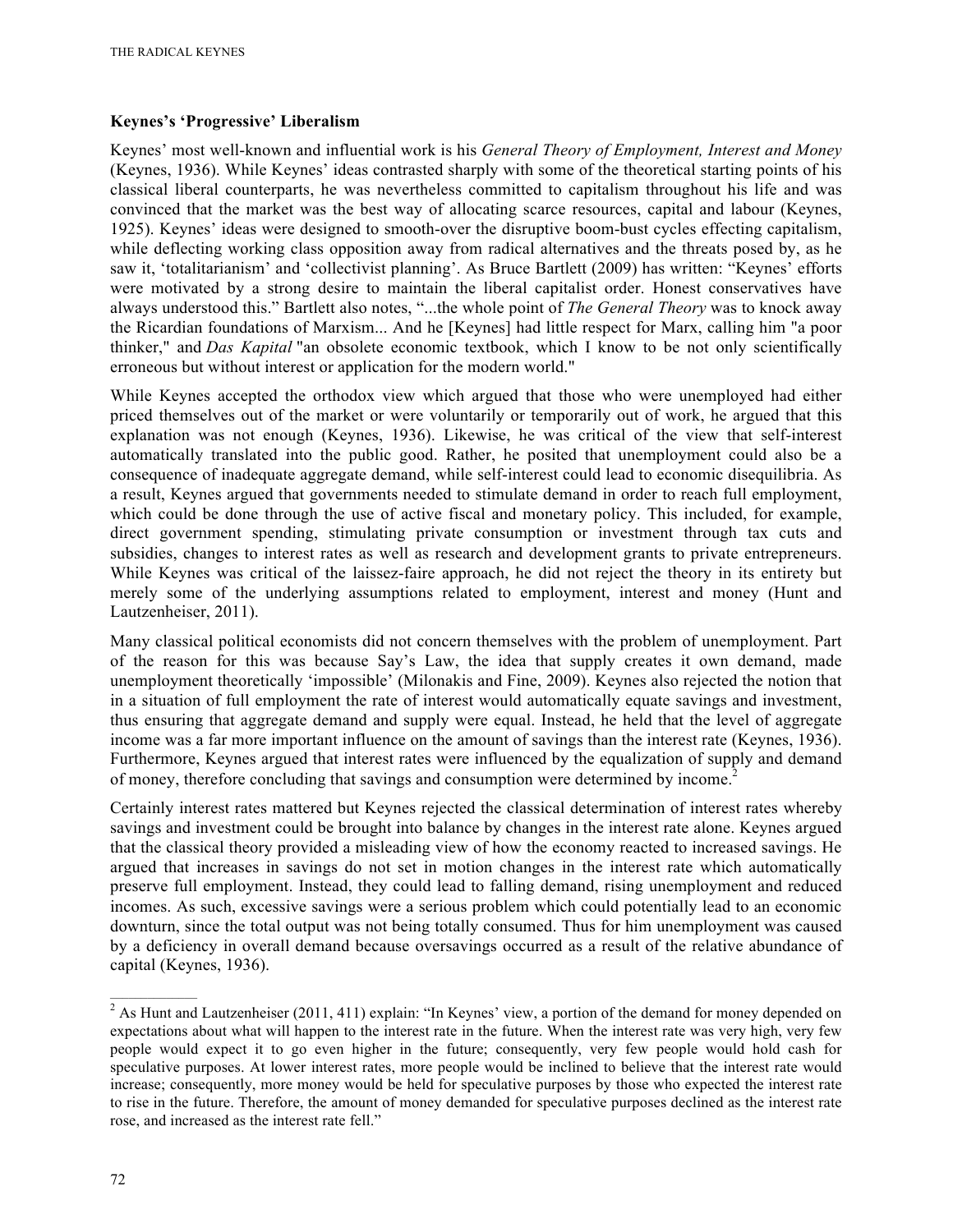THE RADICAL KEYNES

For Keynes, even in mature capitalist economies there were reasons for suspecting that the level of effective demand would be insufficient to produce equilibrium at full employment. Thus the state was central to assisting capital in the transcendence of barriers to accumulation. As John Malcomson (1981, p. 92) has noted: "Keynes was enough of a realist to know that any state authority that failed to provide the necessary framework for business expansion would soon find the economy in the throes of a major depression. Indeed, it was the duty of the state to ensure that investment and accumulation materialized, even despite what might be the temporary whims of capital."

For these reasons, Keynes argued that it was demand, not supply, which determined economic growth. Rather than pushing to reduce wages in an effort to increase profits, since this would cause a problem of aggregate demand, he argued that without government efforts to increase expenditures unemployment could remain a persistent problem. As a consequence, Keynes (1926) rejected the laissez-faire approach which called for little government intervention into the economy. Instead, he argued that a certain amount of government stimulus needed to be built into the economic system if it were to (temporarily at least) solve the problem of chronic unemployment (and thereby effective demand), even if this required deficitspending. However, he also argued that budgets should be balanced over the business cycle, with surpluses in good years being used to offset deficits in bad years (Keynes, 1936). In the long-run, Say's Law would takeover ensuring that the net flow of public expenditures averaged out to zero, allegedly ensuring the general neutrality of the state in the private affairs of the market (Keynes, 1926; Seccareccia, 1995). Keynes suggested that a recession could occur when the total demand for goods was insufficient, leading to an economic slump and losses of potential output due to unemployment. Thus he suggested that government fiscal and monetary policies could be used to boost aggregate demand, thereby increasing economic activity and reducing unemployment and deflation (Heilbroner, 1999; Skidelski, 2009). In Keynes's view, the role of the public sector and government more generally was to compensate for private sector failings, thereby ensuring the general stabilization of the economy as a whole.

In order to do so, he argued that government ought to concern itself with some central planning as well as seek to maintain high and stable levels of employment. These countercyclical fiscal policies could dampen the severity of disequilibria in markets. These measures included monetary expansion (e.g. driving interest rates low), large-scale public investments (e.g. schools, infrastructure), and state-led protection of industries or resources vital to the national interest (e.g. automotive, timber). This might also include tax measures designed to decrease income inequality through redistributive measures, thus broadening the tendency to consume. In stepping in when savings exceeded investments, governments could increase their spending thereby reestablishing positive growth (i.e. the business cycle), full employment and recapitalizing markets. This initial stimulus would be expected to lead to other multipliers; a cascading series of economic investments whose total increase is larger than the original investment (Keynes, 1936; Skidelski, 2009). Although Keynes rejected the alleged automaticity of the market, he generally believed in the allocative efficiency of market transactions backed by limited government oversights and protective measures. As John Kenneth Gailbrath (1984, p.22) has argued, despite Keynes' 'progressive' liberalism, he nevertheless maintained an ideological affinity to classical economic doctrines: "the broad thrust of his [Keynes] efforts, like that of Roosevelt, was conservative; it was to help ensure that the [capitalist] system would survive."

As Stephen McBride (2005) has argued, Keynes' ideas were a modification of liberal arguments to fit specific circumstances, not a wholesale repudiation of them. Keynes was primarily concerned with ensuring that market competition did not undermine the general stability of capitalism as a whole, not the least of which included his concern regarding the growing appeal of radical and Marxian-inspired alternatives. Thus his aim was to rehabilitate capitalism in light of pressures threatening its continuity (Wolff, 2011; Ratner, 2005). Of course, certain aspects of the Keynesian welfare state were tactical victories for a working class imposing its political will on capital. But the general thrust of Keynes' work was scarcely critical of the inherently antagonistic relations between capital and labour, nor the coercive means by which the state secured capitalist domination. The actual character of state intervention is inseparable from the balance of class forces, thus the form of state intervention cannot be analyzed separately from an analysis of the class struggles shaping public policy. It is in this sense, then, that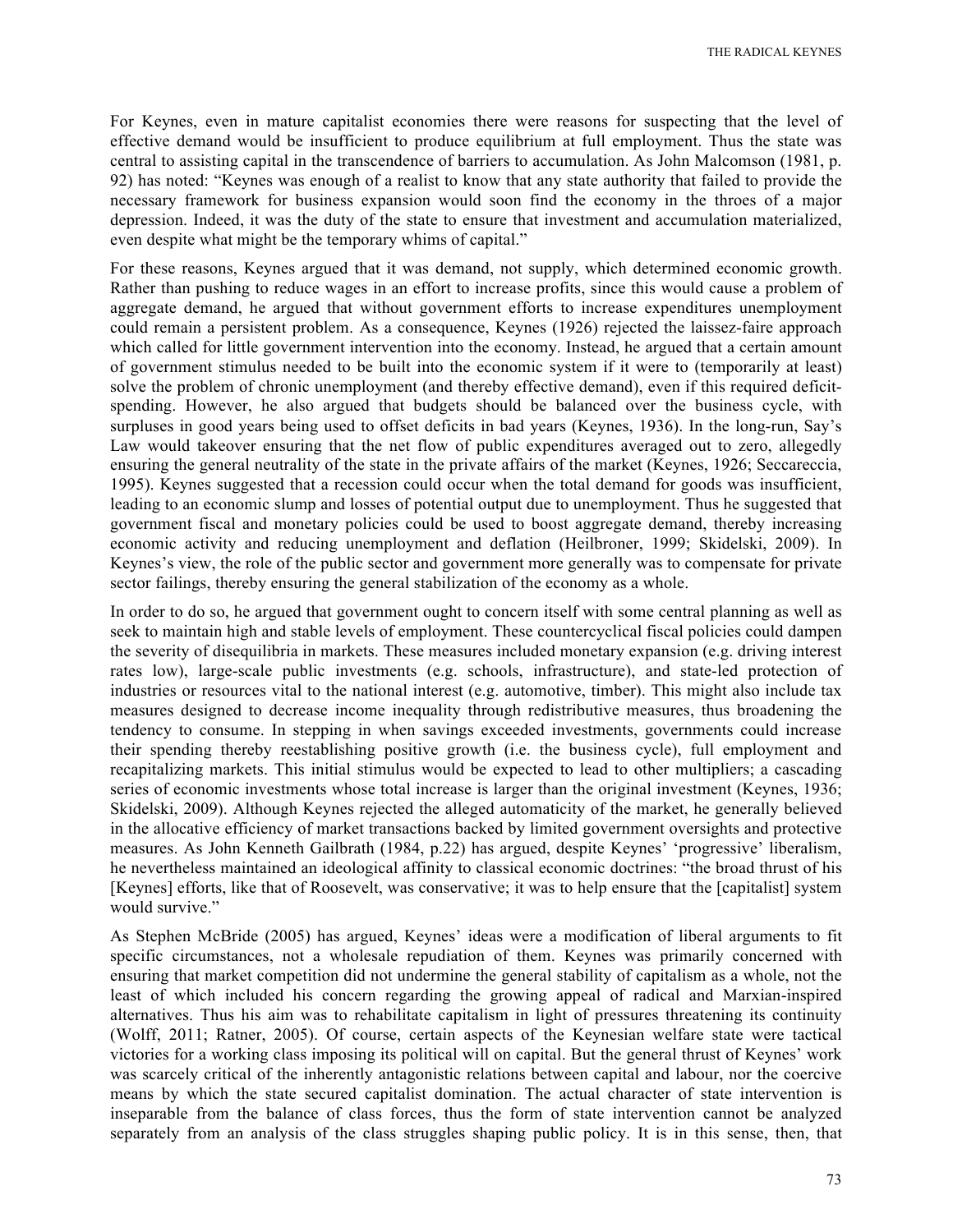Keynes can be understood as a 'progressive' liberal seeking to ensure that social turmoil did not lead to a fundamental questioning of capitalist social relations – that is to say, basic state-led interventions and constrains that would put "a human face" on capitalism through the "decommodification" of selective social welfare initiatives. However, this view both overemphasizes to what extent the welfare state was sheltered from market forces and underemphasizes the ways in which Keynes' theoretical insights contributed to the deradicalization of an incipient working class politics.

### **Decommodification or Deradicalization in the Canadian Context?**

Canada's experimentation with Keynes' ideas began slowly in the 1940s with the establishment of the Royal Commission on Dominion-Provincial Relations. Over the next five years nine other studies were initiated putting forward an often contradictory role for the state in the provision of social security. The most progressive of these was the report by Leonard Marsh calling for income security, children's allowances, a national health care program and employment training, while the most conservative report was that by Charlotte Whitton who opposed universal social services on the grounds that it promoted idleness and dependency on the state (Hillyard-Little, 1998). The arrival of Keynes's ideas and the welfare state in Canada was laid in the 1945 White Paper on Employment and Income, as well as Prime Minister Mackenzie King's Green Book proposals. The White Paper outlined the federal government's intention to implement Keynesian policies by maintaining high and stable levels of employment, counter-cyclical budgeting and a greater regulatory role over finance and industry (Campbell, 1987; McBride, 2001). Over the next two decades, this led to the expansion of general social welfare provisions and enhanced labour rights, including the universalization of pensions, child welfare and unemployment insurance across Canada (Wolfe, 1984; Panitch and Swartz, 2003).<sup>3</sup>

For Esping-Anderson (1990), foremost intellectual expositor of the decommodification thesis, the expansion of the welfare state sheltered basic social services from the marketplace as a form of social entitlement. In his view, this degree of immunization from market dependency ensured that services were not so much commodities to be bought and sought like any other, but embedded within an institutional context delimiting further 'economization'. In other words, decommodification occurs when a service is rendered as a matter of right, independent of reliance on market-based transactions. In liberating individuals from market-based dependency via an instituted framework of modest means-tested social assistance reserved for those unable to participate in the marketplace, this has the effect for Esping-Anderson of decommodifying labour. However, this misreads both the effect to which Keynesian demandside policies 'reformed' capitalism as well as the extent to which services were sheltered from market forces.

Rather, these measures had the paradoxical effect of also deepening and extending commodification. Of course, this is not to deny that the balance of class forces had shifted throughout the post-war years as evidenced by swelling trade union membership and massive demonstrations of civil disobedience which created new outlets for realizing working class demands (McInnis, 2002; Heron, 2012; Palmer, 1992). It is nevertheless important to note that although the postwar welfare state extended labour rights, social services and in some instances public ownership, these measures were never ends in themselves but means through which private enterprise could be nurtured to growth through state-led development and then unleashed in the marketplace, all the while workers were integrated into the dependent orbit of capital. In other words, the realm of progressive social change was narrowed to what capital and the state would accommodate.

<sup>&</sup>lt;sup>3</sup> It should be noted that Keynes gave social democracy a political economic theory that it did not have for governing. The social democratic link is significant, especially through the post-war 'golden age', as Keynes' ideas helped to establish the policy and ideological terrains enabling liberal state intervention. For a fuller exploration of this link, particularly in relation to social democratic electoralism in the Canadian context, see Evans, 2012 and McBride, 2005. My focus here, however, is restricted to 'radical' theoretical reinterpretations of Keynes that seek to proscribe him (or read-in) a project he himself sought to refute.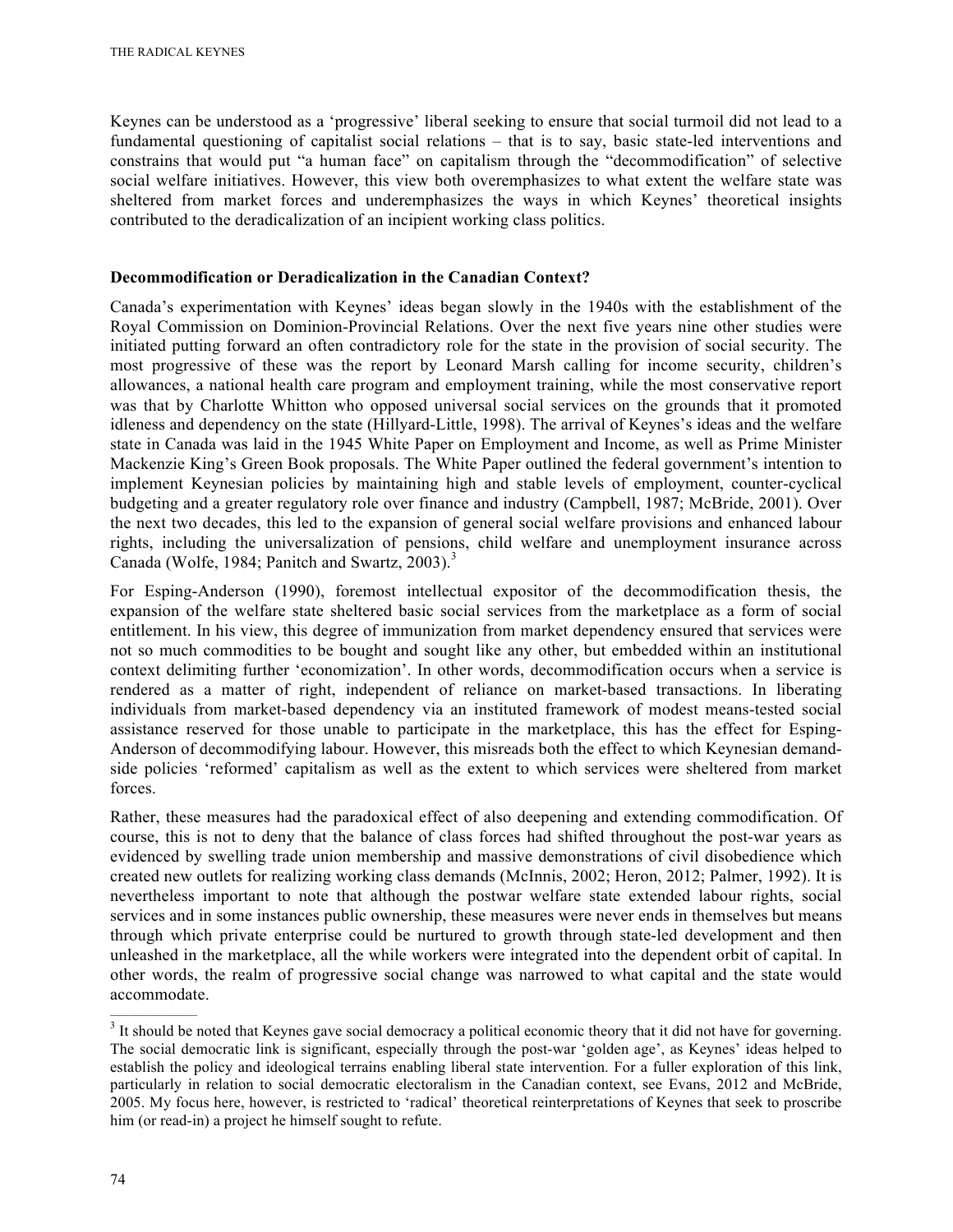While these measures gave the appearance that the scope of market penetration had been constrained, these reforms actually embedded commodification rather than "decommodify" social services and labour. These initiatives accelerated commodification through full-employment policies and the expansion of services, which bound the working class to the imperatives of capital. In other words, these short-term measures quietly consolidated capital's control over the labour process by legitimating the social subordination of labour via impartial social welfare inducements as a patch onto the flawed fabric of the capitalist system.

As Hannes Lacher (1999) has argued, the partial decommodification of labour emerging in the context of the welfare state was linked to a widening and deepening of commodity relations which, taken together, integrated these seemingly contradictory processes. He shows how the historical dialectic of capitalism has oscillated between laissez-faireism and protectionism linking institutional structures together to the totality of capitalism. Thus, the Keynesian period served as an incubator providing the ideological, political and economic stability necessary for capitalist expansion on an ever-increasing plane. According to Lacher (1999: 350): "The limited 'decommodification' of the labour of individuals through rights of citizenship and transfer incomes which made the 'fit' between mass production and mass consumption possible was bound to the further commodification of the realm of the 'social' itself." This served to win over a larger segment of the working class to the rhythms of capitalist production so as to preserve and extend the power bases of the capitalist class.

Two examples are particularly illustrative in the Canadian context. The first, Unemployment Insurance (UI) in 1940, established a minimum level of workplace financial insurance in the event of layoffs or an economic downturn. Although UI was an important gain fought for and won by workers, it did not end their relationship to capital as commodified sellers of their labour power: to get this income workers still had to sell their labour power, received UI temporarily, and payments remained low enough so as to compel people to return to work. Moreover, insofar as UI gave workers the option of waiting for an appropriate job rather than taking a job they might soon quit, it also increased job stability and actually improved the stability of labour markets in the context of the relatively tighter labour markets of the postwar era. Understood this way, the integration of labour into the welfare state had been the first step toward its unmaking as a class (Schmidt, 2012). Second, introduced in 1944 universal family allowances sought to maintain the value of family purchasing power in the event of inflationary pressures or employment losses, while ensuring the general well-being of Canadian families. Like UI, family allowances embedded the process of material reproduction through the market by supplementing the social reproduction of labour in an effort to stabilize the social relations that sustained capital's power over labour (Armstrong and Armstrong, 1994). Over the next two decades, federal and provincial governments extended a range of shared-cost social welfare programming and direct income transfers to individuals.<sup>4</sup>

However, by the 1970s Canadian Keynesianism, mirroring global events, had reached an impasse: This was rooted in stagnant economic growth, rising inflation, the relative weakening of capital vis-à-vis labour, an end to historically exceptional profitability and a return to moderate rates of growth, unstable exchange rates, industrial strife, high unemployment, rising public debts and weak capital investment (McBride, 2001). As well, the collapse of the Bretton Woods system in 1971 ended the convertibility of gold to US dollars and the subsequent move to flexible rates that further encouraged international capital flows. These changes occurred in conjunction with the rebuilding of the productive capacities of Europe and Japan, the 1973 Arab oil embargo, pressures from newly emerging industrial regions with cheaper pools of labour, as well as technological and organizational restructuring in the manufacturing regions of North America and Central Europe. In short, a narrowing of the income and wealth gap had become a political and economic liability for capital as labour increasingly demanded a fairer portion of the social surplus.

 $\frac{4}{100}$  For an overview of the expansion of the Keynesian welfare state, see Workman, 2009; McBride, 2005.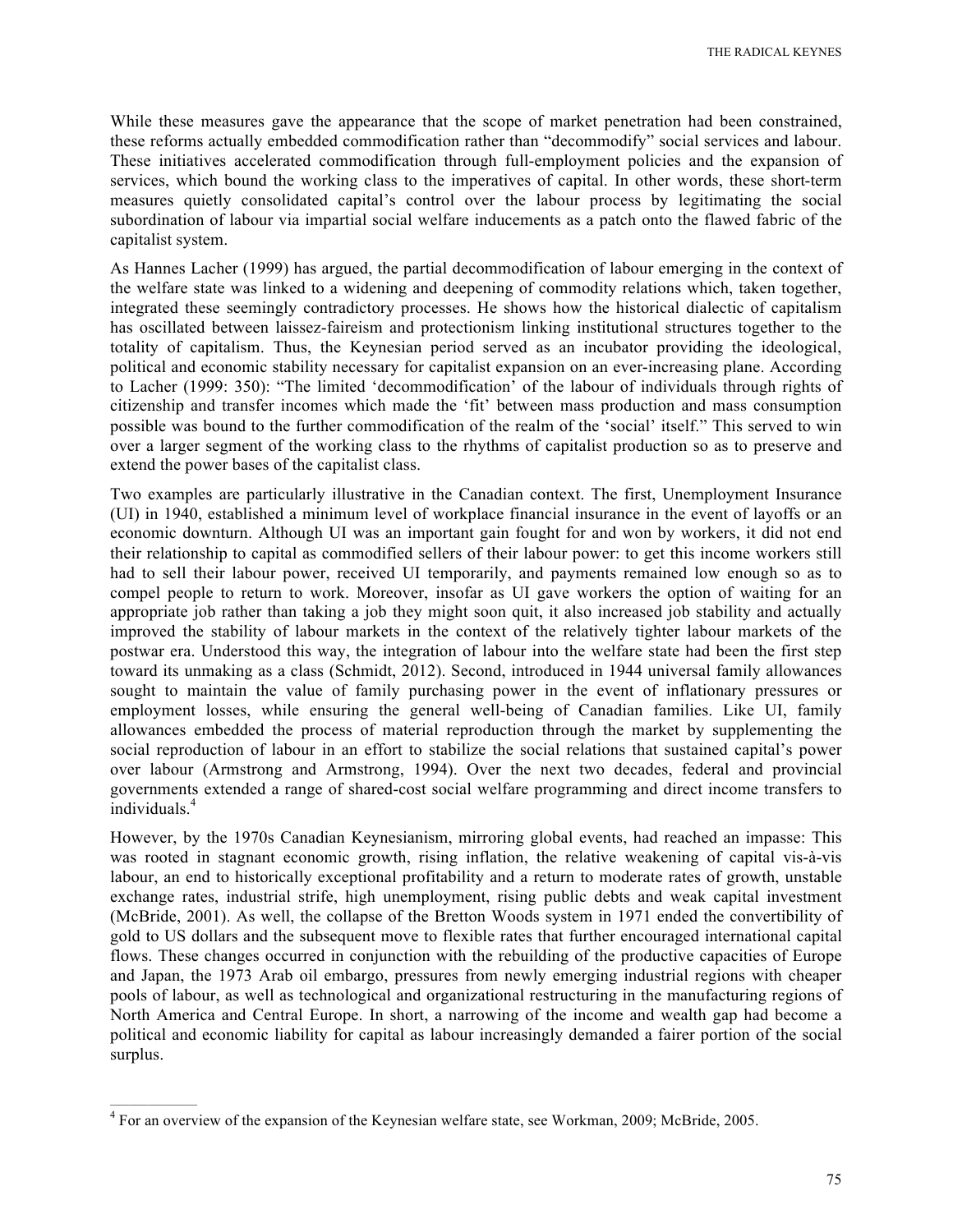From Reagan's monetarist shock therapy (1979) and firing of unionized air traffic controllers (1981) to Thatcher's confrontations with miners (1984) and sell-off of state assets (1980), including General Pinochet's own massive liquidation of public assets and resources (1973), all are often cited as watershed moments in the history of neoliberalism. What is often underappreciated, however, are the combined efforts by federal and provincial governments in Canada which predated many of these flashpoints of restructuring. This 'anticipatory neoliberalism' has been one of the hallmarks of neoliberalism in the Canadian context.

The specificity of Canada lies in its integration with the dominant capitalist country to the south, while having a relatively stronger labour movement in terms of union density and an officially 'social democratic' party in the form of the New Democratic Party. This created pressures to actually get ahead of the curve as the Canadian state undertook measures to ensure that enterprises remained competitive in the US and international markets. Because of the U.S.'s capacity to manipulate the dollar price (the global reserve currency) and to exploit Wall Street's international financial dominance, this structural/institutional power meant the US could avoid having to do what other states had to in order to remain globally competitive (Gowan, 1999; Panitch and Gindin, 2012). In the case of Canada, this meant using the whip of state power to accelerate capitalist restructuring. This included adjusting the domestic economy to ensure high levels of domestic savings and investments, ensuring balance of payments, maintaining public and private indebtedness and ensuring a strong financial sector so as to spur productive development and sustain consumption. Therefore while the motivation appears as predominantly a product of internal pressures, external conditions played a significant role if Canadian enterprises were going to compete internationally (McBride, 2005; Workman, 2009). This in part explains why Canada led the charge against inflation and demands from workers for concessions beginning with Prime Minister Trudeau's Wage and Price controls in 1975, which was followed by similar legislation across the provinces resulting in a significant restructuring of the role of the state in the provision of social services. Unlike the U.S., Canada could not run huge deficits otherwise capital would flow out. The effect of austerity measures was not only to make enterprises more competitive in world markets but to do so at the expense of devaluing previously sustainable livelihoods and occupations. In other words, by the mid-1970s full-employment was officially abandoned in Canada as inflation-targeting and deficit reduction were prioritized as the Keynesian welfare state proved increasingly incompatible with the historically unique rates of capital accumulation over the postwar period.

Considered historically, then, Keynes ideas were not so much radical as they were a pragmatic response to the very real threat of alternatives to capitalism. The conditions which gave rise to Keynesianism and the post-war "golden age" rested on a particular combination of historical factors that are unlikely to be reproduced. An end to three decades of unprecedented economic growth removed the economic basis of Keynesianism that relied on unprecedented profit rates and high state revenues to fund social expenditures (Lavelle, 2008; Schmidt, 2012). Understood this way, the welfare state did not so much decommodify social relations as it did deradicalize resistance to capitalist imperatives creating openings for the eventual unleashing of market forces in the form of neoliberalism. In rescuing capitalism from itself, Keynes' theories eschewed efforts to unify the working class and challenge the structural power of capital.

Nevertheless, the theoretical weaknesses confounding Keynes' ideas run deeper than a renunciation of its reformist pedigree and can be traced back to its rejection of socialist purpose and vision. Keynes sought to redistribute the 'means of consumption', while leaving in tact the 'means of production'. This contradiction, then as now, continues to stymie Keynes' thought. In abandoning the more ambitious goals of political and economic democracy through a restructuring of social relations *in toto*, Keynes essentially embraced the theoretical contradictions bedeviling liberalism. This includes: an unwillingness to challenge the structural power of capital at the root of the productive and socially reproductive process (hence the focus on redistribution, as opposed to production and social reproduction); a view of the state as classneutral and subsequent juxtaposing of state and market; a singling-out of financial or rentier capital, often absent a critique of 'productivist' capital and the disciplinary relationship between the two; and the now thoroughly discredited view that the global south would follow the West into 'stages of development' and welfarist policies.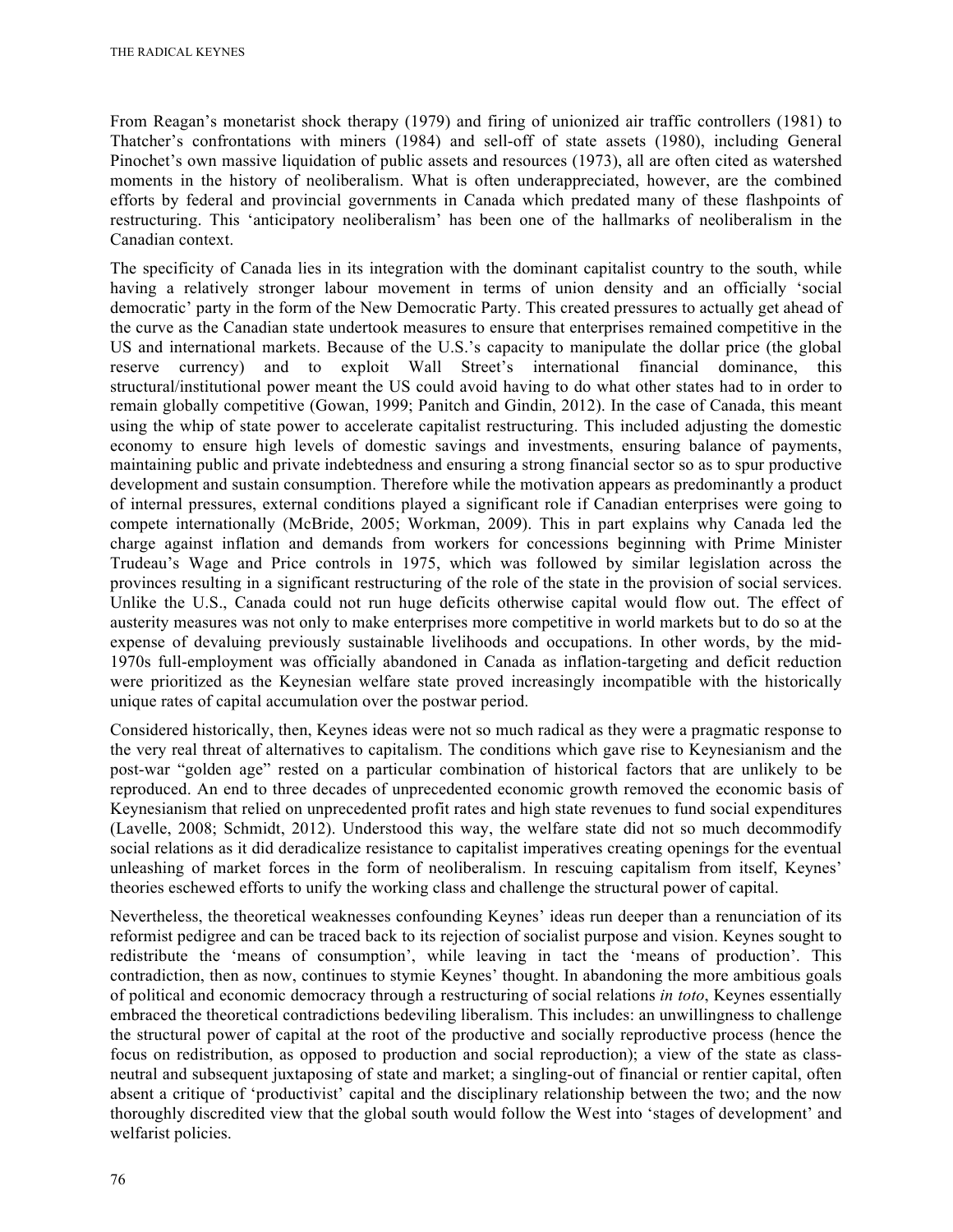Additionally, whereas many socialists had recognized the structurally exploitative relationship between capital and labour which made class reconciliation theoretically and materially unattainable, Keynes was at best content with nibbling away at the margins of power rather than fundamentally challenging them. In the absence of a theoretically coherent account of capitalism, then, Keynes ideas can hardly be understood as a radical challenge to capitalism. As Colin Hay (in Lavelle, 2008, p.173) has put it: The 'Keynesian welfare state is gone. The post-war settlement cannot be resurrected. An alternative vision is required'.

As opposed to sheltering social services from the marketplace, Keynes' so-called 'radical reforms' established the foundation for neoliberalism: weakening the radical left in Canada's less aggressive but still anti-communist version of McCarthyism; shifting collective bargaining away from struggles over the determination of the working day to negotiations over the value of commodified labour power and increasingly precarious work; moving to 'freer trade' and the opening of capital flows; nurturing the growth of U.S. and European multi-national companies in Canada; supporting the development of financialization alongside growth of mortgages and pension markets; as well as the general post-war continental integration of Canada and the US (Roman and Allegui, 2013). In this regard, despite occasionally exaggerated radical rhetoric calling for "euthanizing the rentier", "socializing investment" and the "vulgar passions" of "functionless investors", Keynes' work maintained a staunch comittment to capitalism and the liberal democratic social order.

#### **Conclusion: Keynes and Beyond**

Desai, Winslow and De Carvalho are correct in noting that Keynes was committed to full employment, less unequal income distribution and selective public investments. But Keynes himself never claimed to be a radical, rather there were some who read radical into Keynes and took latitude. Equally important, such emphases are not radical in the classical understanding of building the emancipatory potential of a working class movement to transcend capitalism. Instead, as Bateman et al. make clear, they were a pragmatic response by Keynes looking for ways to stabilize capitalist class relations in such a way that preserved and extended the social subordination of labour to capital. Driving interest rates down may induce consumers and businesses to borrow and spend more, but Keynes was worried about their ability to take on more debt and repay it. While not opposed to reducing taxes as a way to boost spending, he was worried that consumers might pay off debt rather than spend anew resulting in decreased aggregate demand. Thus Keynes came to the conclusion that significant public spending influxes were the best way to ensure the relative stability of capitalism over the long run. In this regard, because of the tendency for private investment spending to fall short of what was needed to offset savings, public spending came to replace private investment as a form of 'collective conservatism'. Keynes certainly does provide some answers for developing a theoretically critical account of capitalism, but his ideas do not provide the radical theoretical insights necessary to surmount it.

In the absence of undercutting the structural power of capital, discussions about full employment, income and wealth redistribution and the expansion of public services are always limited to what the imperatives of the market will allow. In a similar vein, juxtaposing (more) state against (less) market (as Keynes' does) presumes that the state is a class-neutral arbiter that exists independent of the capital-labour relationship. But this misreads how both Keynesianism and neoliberalism have been about crafting a particular form of state suited to the logic of capital in a specific historical phase of capitalist development. Keynes' thought helped to shift the debate from individual failure and inadequacy through the interwar years to macro-level conditions which, he believed, the state could mitigate in order to save capitalism from the market. But part of the problem with Keynes' analysis is that he fails to recognize the ways in which the state sustains and reproduces capitalism in the context of unequal power relations. This falls short of a genuinely radical critique because it does not identify social inequality as systemic and structural – that is to say, endemic to capitalism and the ways in which capital and the state have extended and reproduced market-like rule. Thus Keynes does not so much seek to get to the root of the problem in the radical understanding as he does stop short of a transformative project.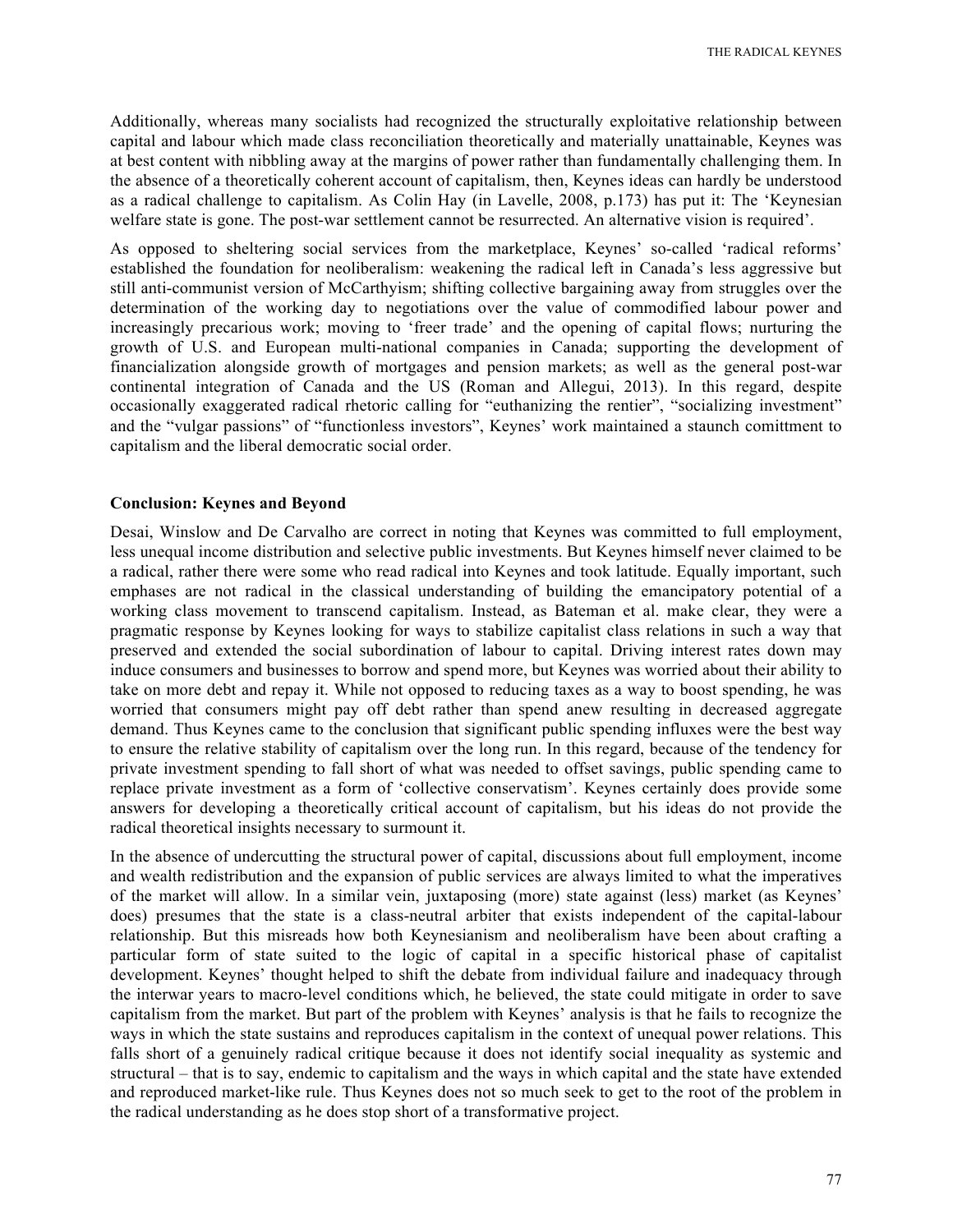Checks on capital's freedom to move, enhanced regulations on finance and commodity markets and largescale public reinvestments are all necessary components of a radical critique of capitalism. However, contemporary circumstances also require going beyond Keynes and getting to the crux of capitalism – that is, the fundamentally exploitative capital-labour relationship, which the antagonism between the capitalist class and wage-working class always generates anew. Of course, this is not a matter of calling for "revolutionary" as opposed to "reformist" proposals. Rather, this recognizes the limitations in Keynes' thought and that then-contemporary postwar circumstances cannot be reproduced, which may open-up the possibility for alternative proposals. This may include, for instance: the democratization of finance by turning the banks into a public utility, public ownership and control over the energy industry and the retooling of industries toward green technologies as a recognition of the climate crisis, new investments in public housing and transit, guaranteed annual incomes and mandatory 'living' wages, tax reform and, of course, income and wealth redistribution (Panitch, 2008; Lebowtiz, 2010, Veltmeyer, 2011). Of course, all this adds up to a pretty tall social and political order. As Theodore Adorno is noted to have said: "Thought must aim beyond its target just because it never quite reaches it." Considering the diminished social welfare expectations, far from a Keynes-inspried revival neoliberalism has emerged stronger and more consolidated it seems than ever.

Since 2008 more overtly 'authoritarian' measures that coercively or forcefully deepen and extend the marketization of all spheres of social life can be observed. Popular dissent has increasingly been met by a 'hardening' of the state and the characterization of a new phase of 'authoritarian neoliberalism' (Giroux, 2015; Albo and Fanelli, 2014). This arises from the further strengthening of executive power and insulation of economic policy from parliamentary accountability as well as the multiplication of legalized restrictions and disciplining of dissent by the 'austerity state'. Increasingly, the Great Recession seems to have turned into a life sentence the world over. Fiscal and monetary policy have reached a saturation point as the global economy once again tilts towards another recession. This includes depression-era levels of unemployment and the ongoing threat of major deflation across Europe, an end to the unparalleled growth of the Chinese economy along with instability across much of the global south, and uncertainty regarding the extent to which an increasingly insular U.S. economy can propel the world economy forward.

All things considered, as Marx noted long ago, the growth in social inequality and the decline in employment quality is not just cyclical, as Keynes purported, but structural and systemic. Demand management via low or lower interest rates will do little to close that gap. Nevertheless, Keynes' thought offers valuable insights from which to begin thinking critically about these issues and as such remains as forcefully relevant as ever. But they stop short of seeking to build a democratic political praxis that challenges entrenched inequities that go beyond seeking to repair what remains of liberal welfare states. In this regard, Marx's criticisms of capitalism and liberalism have lost none of their urgency.

#### **REFERENCES**

- Albo, G. and C. Fanelli. (2014). Austerity Against Democracy: An Authoritarian Phase of Neoliberalism?, *Teoria Politica*, IV, 65-88
- Arregui, E.V. and R. Roman, Eds. (2013). *Continental Crucible: Big Business, Workers and Unions in the Transformation of North America.* Halifax, Nova Scotia: Fernwood.
- Armstrong, P. and H. Armstrong. (1994). *The Double Ghetto: Canadian Women and their Segregated Work*. Toronto: Oxford University Press.
- Bartlett, B. (2009). Keynes Was Really A Conservative. *Forbes*. http://www.forbes.com/2009/08/13/johnmaynard-keynes-conservative-opinions- columnists-bruce-bartlett.html
- Bateman, B., T. Hirai and M.C. Marcuzzo, Eds. (2010). *The Return To Keynes.* Cambridge, Massachusetts: Harvard University Press.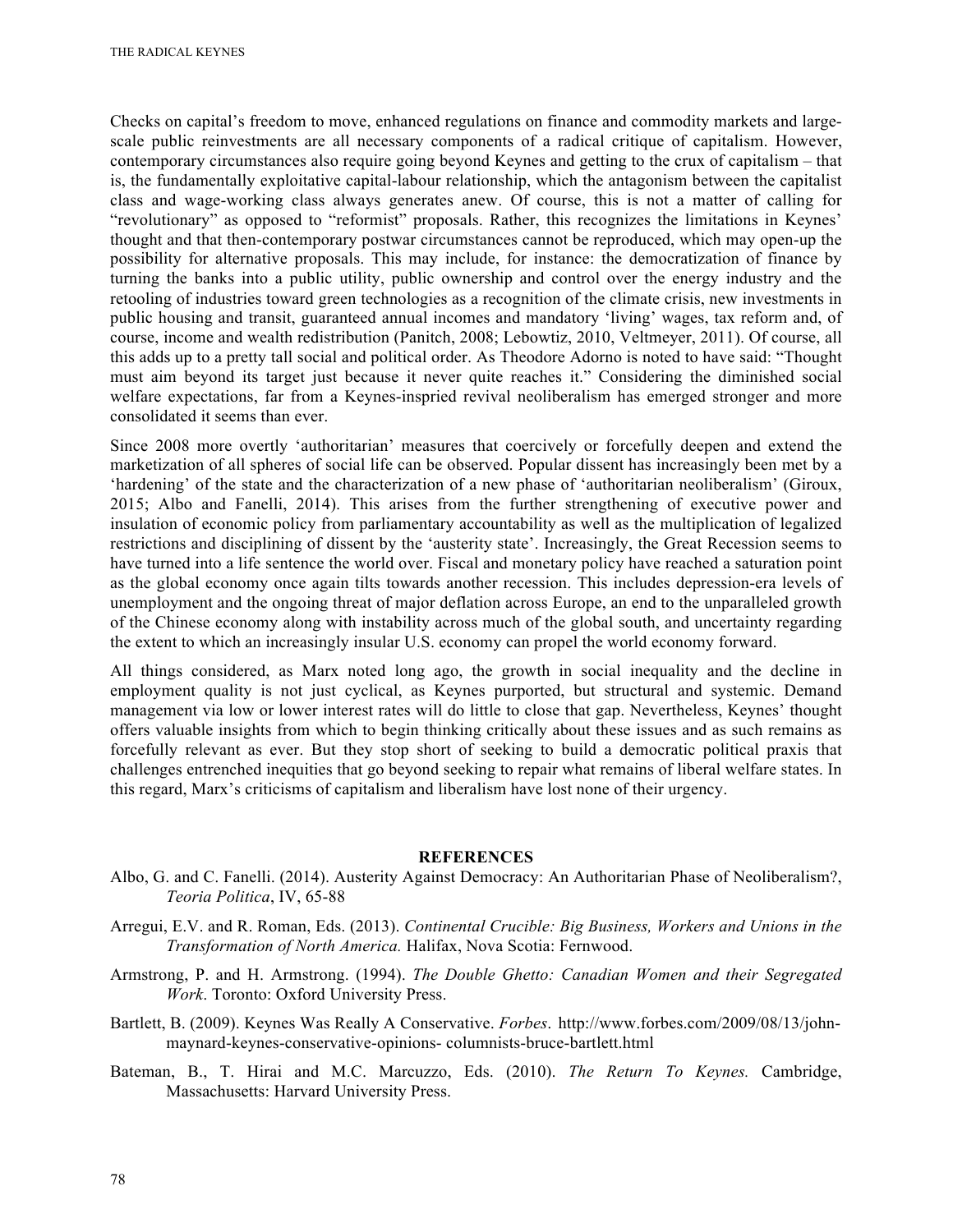- Campbell, R.M. (1987). *Grand Illusions: The Politics of the Keynesian Experience in Canada, 1945 1975*. Peterborough, ON: Broadview Press.
- De Carvalho, F.J.C. (2009). Keynes and the Reform of the Capitalist Social Order. *Journal of Post Keynesian Economics*, *31*(2), 191-212.
- Desai, R. (2009). Keynes Redux: History Catches Up. In Guard, J. and W. Antony (Eds.), *Bankruptcies and Bailouts* (pp. 123-144). Halifax, Nova Scotia: Fernwood Publishing.
- Desai, R. and A. Freeman. (2009). Keynes and the Crisis: A Case of Mistaken Identity. *Canadian Dimension*, https://canadiandimension.com/articles/view/keynes-and-the-crisis
- Esping-Anderson, G. (1990). *The Three Worlds of Welfare Capitalism*. New Jersey: Princeton University Press.
- Evans, B. (2012). From Protest Movement to Neoliberal Management: Canada's New Democratic Party in the Era of Permanent Austerity. In Evans, B. and I. Schmidt (Eds.), *Social Democracy After the Cold War* (pp. 45-98). Edmonton: Athabasca University Press.
- Gailbraith, J.K. (1984). Keynes, Roosevelt, and the Complementary Revolutions. *Challenge*, *26*(6), 4-8.
- Giroux, H. (2015). The New Brutalism in Higher Education. In Fanelli, C. and B. Evans (Eds.), *Neoliberalism and the Degradation of Education, Alternate Routes 2015* (pp. 312-326). Edmonton: Athabasca University Press.
- Heilbroner, R.L. (1999). *The Worldly Philosophers: The Lives, Times and Ideas of the Great Economic Thinkers.* New York: Touchstone.
- Heron, C. (2012). *The Canadian Labour Movement: A Short History*, fourth edition. Toronto: James Lorimer and Company.
- Hillyard-Little, M.J. (1998). *No Car, No Radio, No Liquor Permit: The Moral Regulation of Single Mothers in Ontario, 1920-1997*. Toronto: Oxford University Press.
- Hunt E.K. and M. Lautzenheiser. (2011). *History of Economic Thought: A Critical Perspective,* third edition. New York: M.E. Sharp.
- Keynes, J.M. (1925/1963). *Essays in Persuasion*. New York: W.W. Norton and Company.
- ------ (1926/1963). *Essays in Persuasion*. New York: W.W. Norton and Company.
- ------ (1936/1964). *The General Theory of Employment, Interest, and Money.* New York: Harcourt, Brace & World
- Krugman, P. (2012). *End This Depression Now!* New York: W.W. Norton and Company Inc.
- Lacher, H. (1999). Embedded Liberalism, Disembedded Markets: Reconceptualising the Pax Americana. *New Political Economy*, *4*(3), 343-360.
- Lapavistas, C. (2014). *Profiting Without Producing: How Finance Exploits Us All.* London: Verso.
- Lavelle, A. (2008). *The Death of Social Democracy: Political Consequences for the 21st Century*. Burlington, VT: Ashgate
- Lebowitz, M. (2010). *The Socialist Alternative: Real Human Development.* New York: *Monthly Review* Press.
- Malcomson, J. (1980). The Limits of Keynesianism. *Alternate Routes: A Journal of Critical Social Research*, 4, 81-103
- McBride, S. (2001). *Paradigm Shift: Globalization and the Canadian State*. Halifax, Nova Scotia: Fernwood.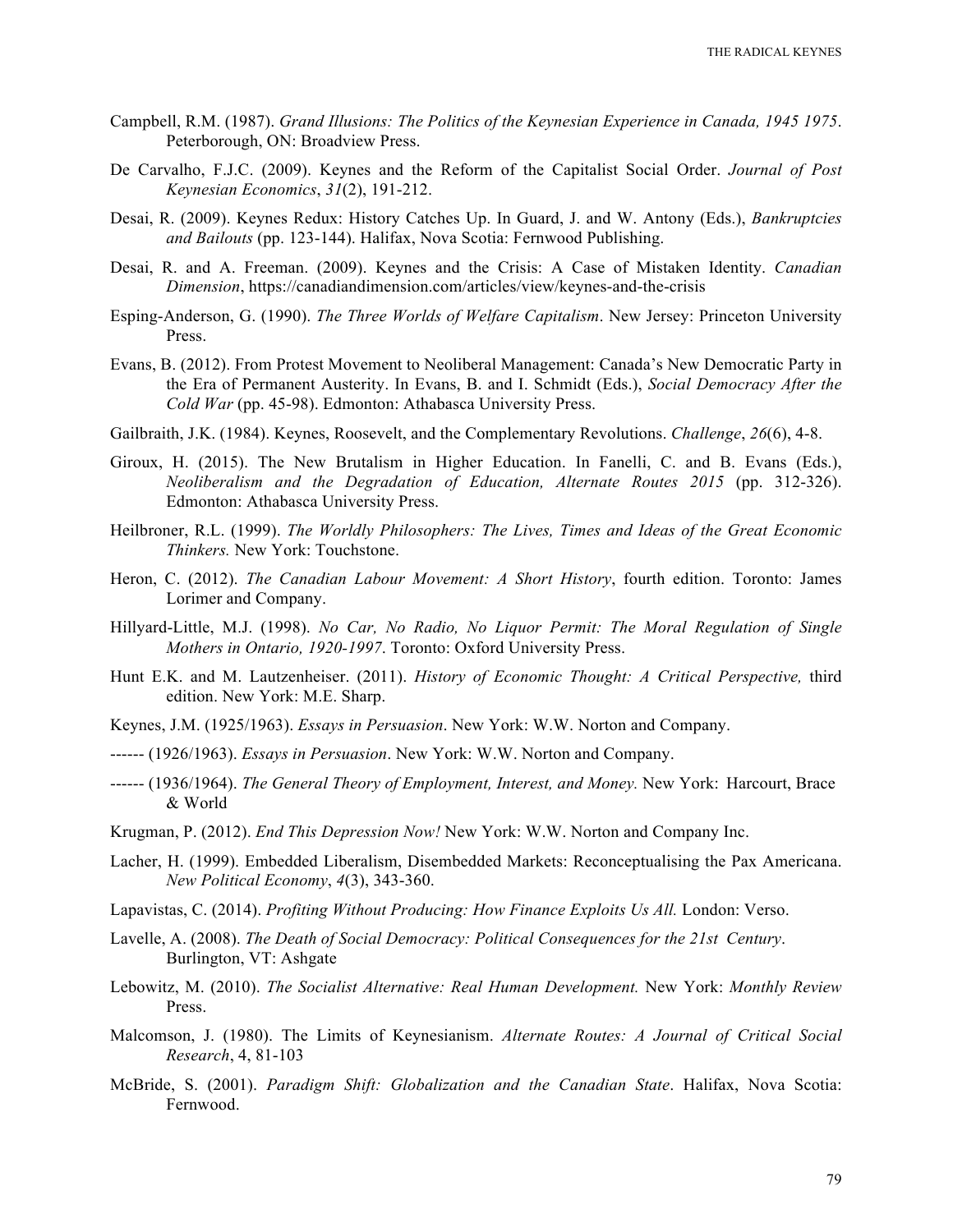- McBride, S. (2005). "If You Don't Know Where You're Going You'll End Up Somewhere Else": Ideological and Policy Failure in the Ontario NDP. In Carroll, B. and R.S. Ratner (Eds.), *Challenges and Perils: Social Democracy in Neoliberal Times* (pp. 25-45). Halifax, Nova Scotia: Fernwood.
- McInnes, P. (2002). Harnessing Labour Confrontation: Shaping the Postwar Settlement in Canada, 1943- 1950. Toronto: University of Toronto Press.
- McNally, D. (2011). *Global Slump: The Economics and Politics of Crisis and Resistance*. Oakland: PM Press.
- Milonakis, D. and B. Fine. (2009). *From Political Economy to Economics: Method, the Social and Historical in the Evolution of Economic Theory*. New York: Routledge.
- Mirowski, P. (2014). *Never Let A Serious Crisis Go To Waste: How Neoliberalism Survived the Financial Meltdown*. London: Verso.
- Palmer, B. (1992). *Working-Class Experience: Rethinking the History of Canadian Labour, 1800-1991.* Toronto: McClelland and Stewart.
- Panitch, L. (2008). *Renewing Socialism: Democracy, Strategy and Imagination*. Halifax, Nova Scotia: Fernwood Publishing.
- Panitch, L. & D. Swartz. (2003). *From Consent to Coercion: The Assault on Trade Union Freedoms*. Aurora, ON: Garamond Press.
- Panitch, L. and S. Gindin. (2013). *The Making of Global Capitalism: The Political Economy of American Empire*. London: Verso.
- Ratner, R.S. (2005). Conclusion: Canadian Social Democracy at the Crossroads. In Carroll, B. and R.S. Ratner (Eds.), *Challenges and Perils: Social Democracy in Neoliberal Times* (pp. 151-165). Halifax, Nova Scotia: Fernwood.
- Reich, R. (2012). *Beyond Outrage: What Has Gone Wrong With Our Economy and Democracy and How To Fix It*. New York: Random House.
- Schmidt, I. (2012). It's the Economy, Stupid! In Evans, B. and Schmidt, I, eds, *Social Democracy After the Cold War* (13-44). Athabasca: Athabasca University Press.
- Seccareccia, M. (1995). Keynesianism and Public Investment: A Left-Keynesian Perspective on the Role of Government Expenditures and Debt. *Studies in Political Economy*, *46*, 43-78
- Stiglitz, J.E. (2013). *The Price of Inequality: How Today's Divided Society Endangers Our Future.* New York: W.W. Norton and Company Inc.
- Skidelski, R. (2009). *Keynes: The Return of the Master.* Jackson, Tennessee: Public Affairs.
- Veltmeyer, H, Ed.. (2013). *21st Century Socialism: Reinventing the Project.* Halifax, Nova Scotia: Fernwood Publishing.
- Wattel, H. (1985). *The Policy Consequences of John Maynard Keynes.* Armonk, New York: M.E. Sharpe.
- Winslow, T. (2010). Keynes on the Relation of the Capitalist "Vulgar Passions" to Financial Crises. *Studi e Note di Economia*, Anno XV, n. 3-2010, 369-388.
- Wolfe, D.A. (1984). The Rise and Demise of the Keynesian Era in Canada: Economic Policy, 1930-1982. In Cross, M.S. and G.S. Kealey (Eds.), *Modern Canada, 1930-1980s* (pp. 46-78). Toronto: McClelland and Stewart.
- Wolff, R. (2011). The Keynesian Revival: A Marxian Critique. *Alternate Routes: A Journal of Critical Social Research*, *22*, 103-114